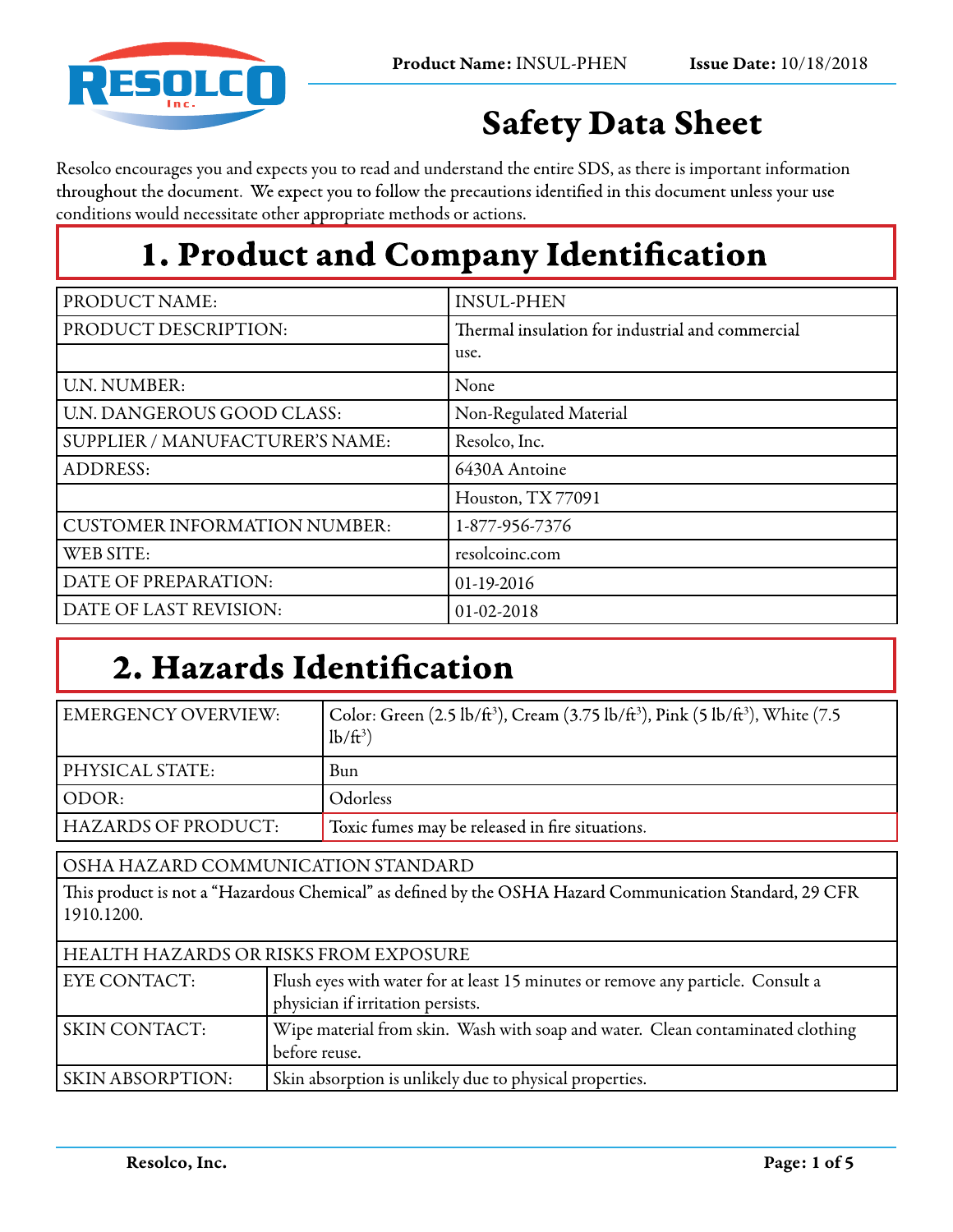

| INHALATION: | Contact a physician if coughing, discomfort, or air passage obstruction occurs due<br>to inhalation of foamdust. If breathing difficulties, dizziness, or light headaches<br>occur when working in dusty areas, victim should seek air free of dust. If victim<br>experiences continued breathing difficulties, administer oxygen until medical<br>assistance can be rendered. If breathing stops, begin artificial respiration and seek<br>immediate medical attention. |
|-------------|--------------------------------------------------------------------------------------------------------------------------------------------------------------------------------------------------------------------------------------------------------------------------------------------------------------------------------------------------------------------------------------------------------------------------------------------------------------------------|
| INGESTION:  | Swallowing is unlikely because of the physical state. Very low toxicity if swallowed.<br>Harmful effects not anticipated from swallowing small amounts. May cause choking<br>or blockage of the digestive tract if swallowed.                                                                                                                                                                                                                                            |

#### 3. Composition Information

#### Component

100% completely reacted crosslinked cellular foam product

#### 4. First-Aid Measures

| Eye Contact:       | Flush eyes with water for at least 15 minutes or remove any particle. Consult a<br>physician if irritation persists.                                                                                                                                                                                                                                                                                |
|--------------------|-----------------------------------------------------------------------------------------------------------------------------------------------------------------------------------------------------------------------------------------------------------------------------------------------------------------------------------------------------------------------------------------------------|
| Skin Contact:      | Wipe material from skin. Wash with soap and water. Clean contaminated clothing<br>before reuse.                                                                                                                                                                                                                                                                                                     |
| Ingestion:         | Wash out mouth with water. Do not induce vomiting. Seek immediate medical<br>advice and/or attention.                                                                                                                                                                                                                                                                                               |
| Inhalation:        | Contact a physician if coughing, discomfort or air passage obstruction occurs due<br>to inhalation of foamdust. If working in dusty areas, victim should seek air free of<br>dust. If victim experiences continued breathing difficulties, administer oxygen until<br>medical assistance can be rendered. If breathing stops, begin artificial respiration<br>and seek immediate medical attention. |
| Notes to Physician |                                                                                                                                                                                                                                                                                                                                                                                                     |

## 5. Fire Fighting Measures

Expanded Bakelite foam is difficult to ignite and tends not to support combustion when the flame source is removed.

| Flashpoint:                       | Not applicable                                                                                               |
|-----------------------------------|--------------------------------------------------------------------------------------------------------------|
| Flammability limits               | Not applicable                                                                                               |
| Auto-ignition temperature         | Not determined                                                                                               |
| Hazardous combustion<br>products: | Primarily carbon dioxide and carbon monoxide will be produced. Traces of other<br>compounds may be produced. |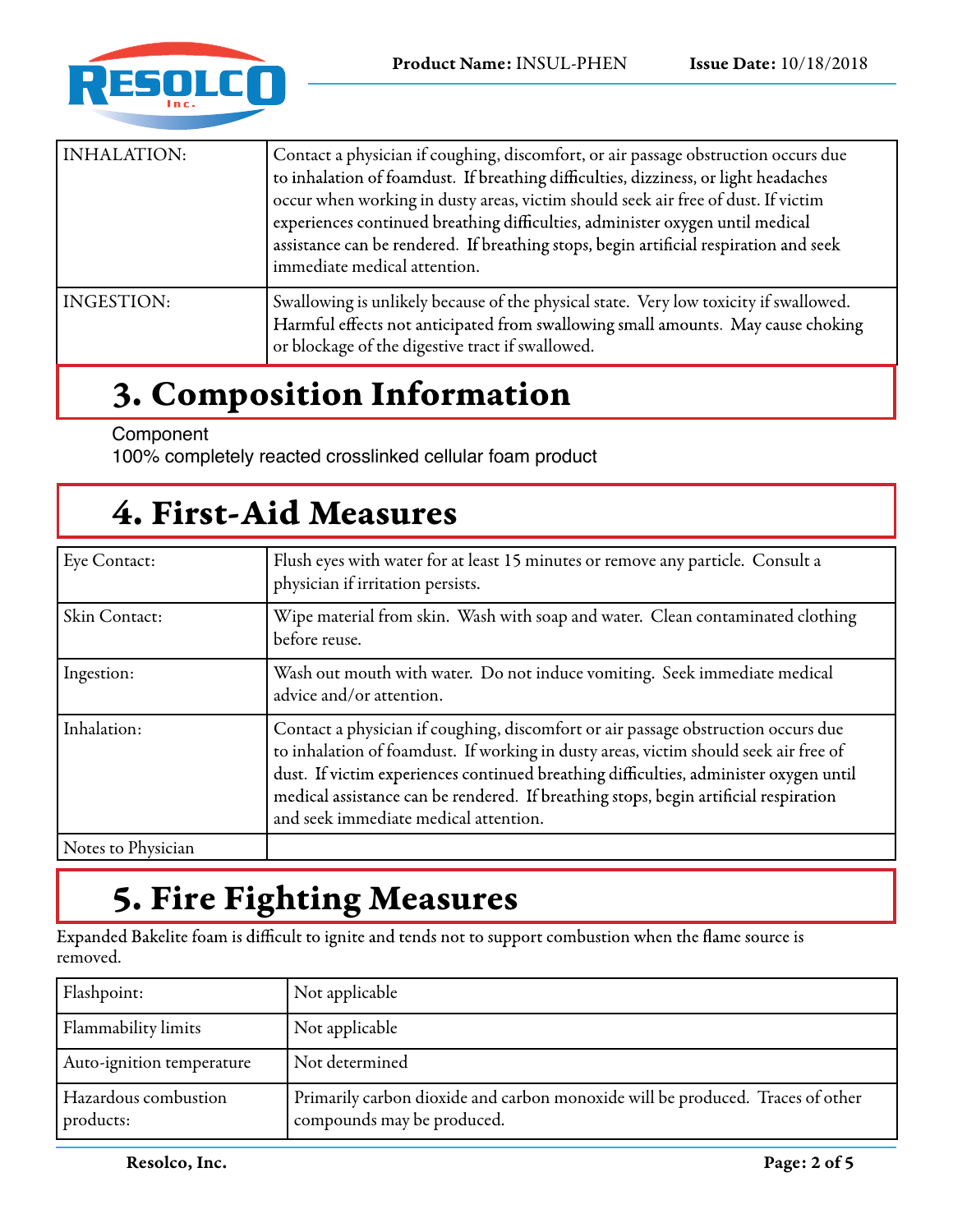

## 6. Accidental Release Measures

| Land Spill:  | Material is a solid pick-up and handles as any other inert solid material.                                                                        |
|--------------|---------------------------------------------------------------------------------------------------------------------------------------------------|
| Water Spill: | Material is lighter compared to water. The expanded bakelite foam floats.<br>Collect floating pieces and handle as any other inert solid material |

## 7. Handling and Storage

Store in a dry area, protect from abuse and follow all MSDS and label warnings. Can be stored indefinitely with respect to physical properties; however, after some weeks slight color changes of exposed surface may be noticed, due to exposure to ultraviolet light.

# 8. Exposure Controls / Personal Protection

| <b>Engineering Controls:</b> | None should be required in an area with free air flow. Positive ventilation should be<br>used in confined spaces if dust becomes evident.                                |
|------------------------------|--------------------------------------------------------------------------------------------------------------------------------------------------------------------------|
| Dust Mask:                   | Dust masks are to be used by properly trained personnel only. Wear an appropriate<br>and properly fitted dusk mask when cutting, grinding, or milling the phenolic foam. |
| Protective Clothing:         | Wear safety glasses, face shields, or goggles. The use of gloves (polyvinyl or latex) is<br>recommended. For industrial clothes use clothes made of polyester fibers.    |
|                              | De not week contrat lens with out naon or excupitor when wing place of a form                                                                                            |

Do not wear contact lens without proper eye protection when using phenolic foam.

# 9. Physical and Chemical Properties

| Physical State:   | Bun / Billet / Block                                                                                                             |
|-------------------|----------------------------------------------------------------------------------------------------------------------------------|
| Appearance:       | Rigid Cellular foam                                                                                                              |
| $Lbs/FT3$ :       | 2.5 to 7.5#                                                                                                                      |
| Color:            | Green (2.5 lb/ft <sup>3</sup> ), Cream (3.75 lb/ft <sup>3</sup> ), Pink (5 lb/ft <sup>3</sup> ), White (7.5 lb/ft <sup>3</sup> ) |
| Odor:             | None                                                                                                                             |
| Freezing point:   | Not applicable                                                                                                                   |
| Boiling point:    | Not applicable                                                                                                                   |
| Vapor Pressure:   | Not applicable                                                                                                                   |
| Vapor Density:    | Not applicable                                                                                                                   |
| Molecular weight: | Not applicable                                                                                                                   |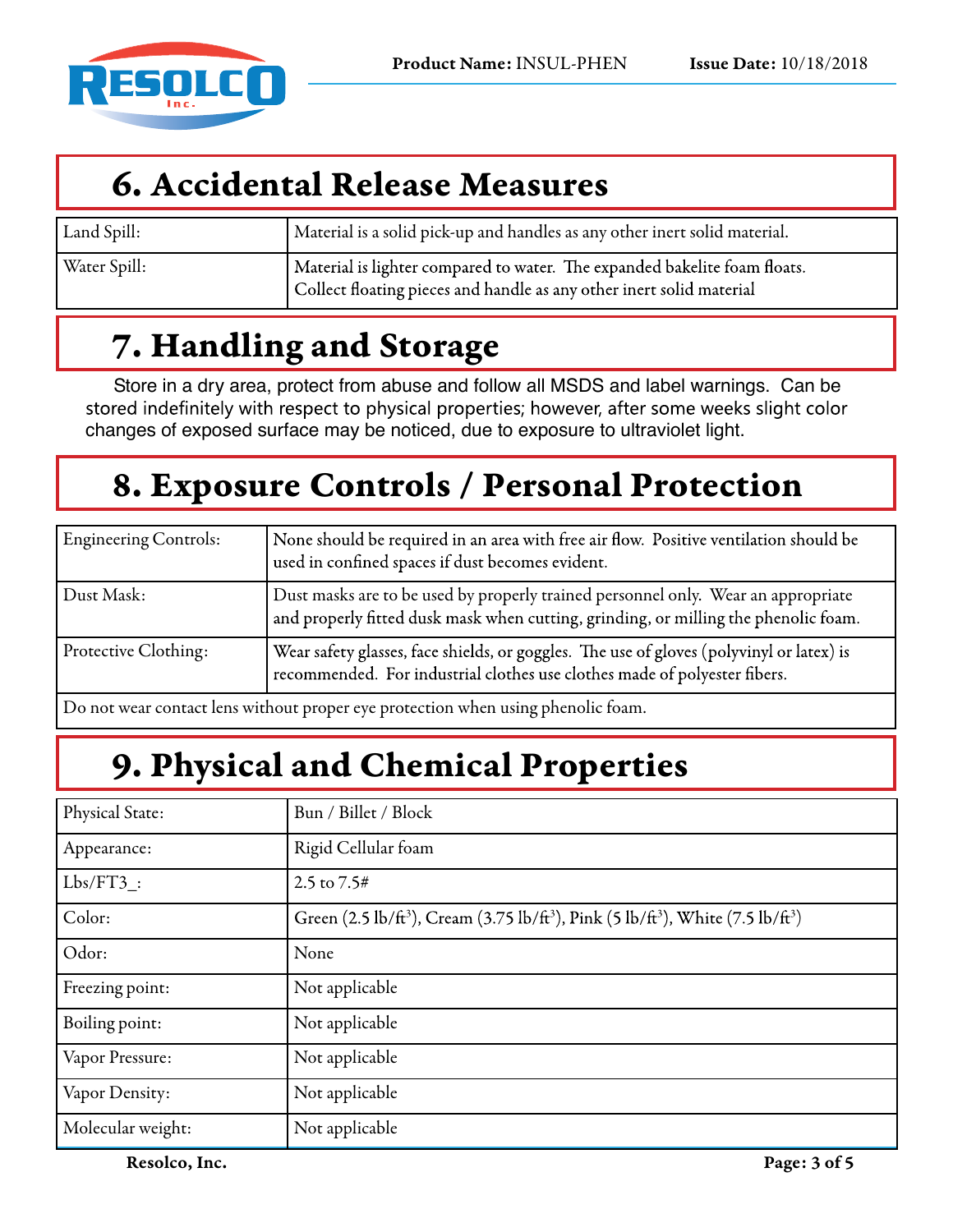

#### 9. Physical and Chemical Properties (continued)

| Water Solubility:  | Insoluble                |
|--------------------|--------------------------|
| Volatile by volume | Not applicable           |
| Evaporation rate:  | Not applicable           |
| pH:                | Not applicable           |
| Viscosity:         | Not applicable; is solid |

## 10. Stability and Reactivity

| Stability:                                         | Stable                                                                                                                                 |
|----------------------------------------------------|----------------------------------------------------------------------------------------------------------------------------------------|
| Polymerization:                                    | Will not occur                                                                                                                         |
| Decomposition products:                            | Decomposition through burning may produce fumes consisting of organic<br>particles, carbon dioxide, and carbon monoxide (TLV - 50 PPM) |
| Incompatible materials<br>and conditions to avoid: | None                                                                                                                                   |

# 11. Toxicological Information

Listed by the State of New York for use

## 12. Ecological Information

No data available

### 13. Disposal Information

| Waste disposal method: | All material should be packaged, labeled, transported, and disposed or reclaimed |
|------------------------|----------------------------------------------------------------------------------|
|                        | in conformance with all applicable local and state regulations.                  |